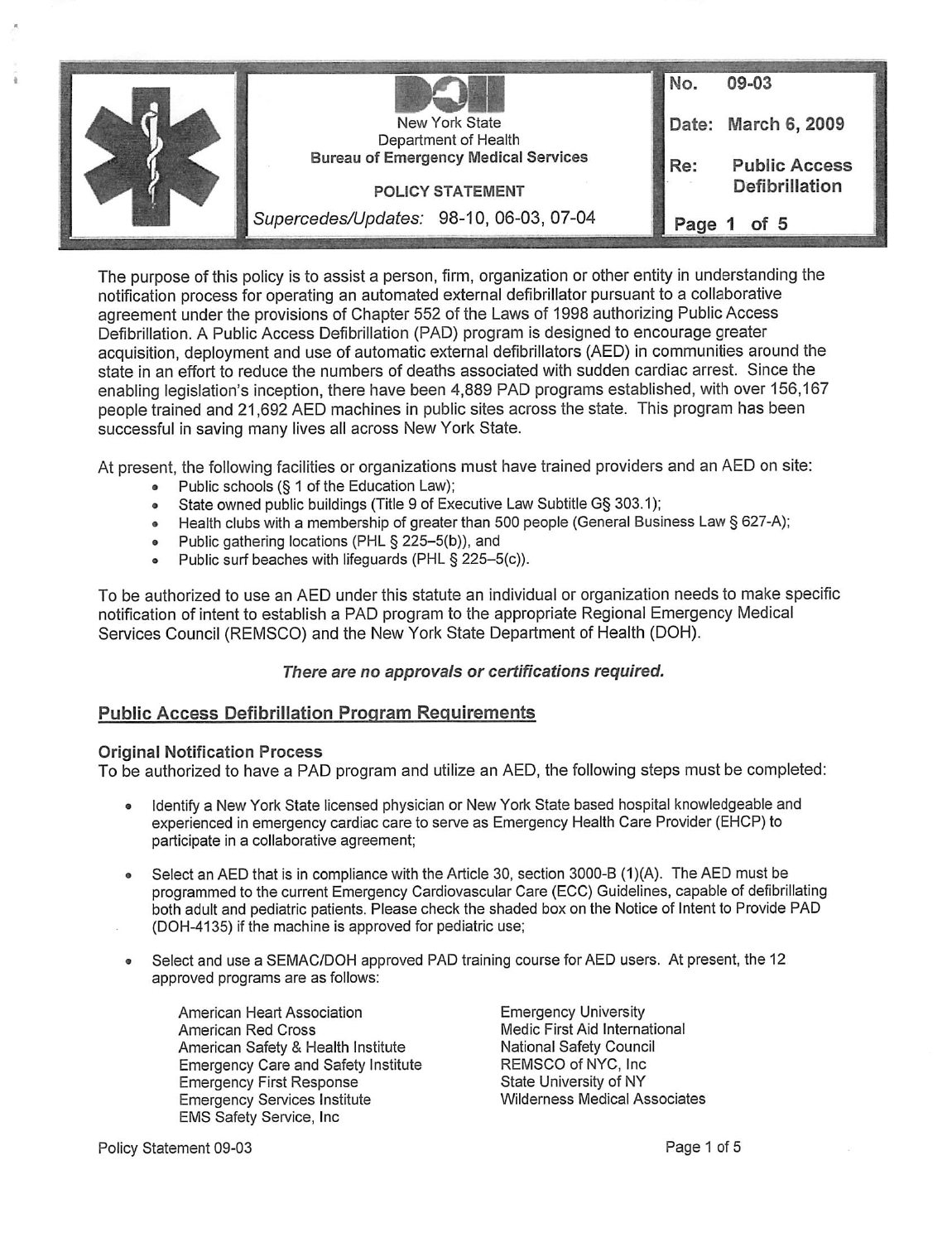- «Develop with the EHCP, a written collaborative agreement which shall include, but not be limited to the following items:
	- Written practice protocols for the use of the AED;
	- Written policies and procedures which include:
		- $\triangleright$  Training requirements for AED users:
	- $\triangleright$  A process for the immediate notification of EMS by calling of 911;
	- $\triangleright$  A process for identification of the location of the AED units;
	- $\triangleright$  A process for routine inspection of the AED unit(s) as well as regular maintenance and which meet or exceed manufacturers recommendations;
	- > Incident documentation requirements, and
	- > Participation in a regionally approved quality improvement program.
- • Provide written notice to the 911 and/or the community equivalent ambulance dispatch entity of the availability of AED service at the organization's location;
- • File the Notice of Intent (NOI) to Provide PAD (DOH 4135) and a signed Collaborative Agreement with the appropriate Regional Emergency Medical Services Council (REMSCO), and
- •File a new NOI and Collaborative Agreement with the REMSCO if the EHCP changes.

## Reporting a PAD AED Use

In the event that the PAD program uses the AED to defibrillate a person, the program must report the incident to the appropriate REMSCO. The REMSCO may request additional information regarding the incident, but the PAD must report, at a minimum, the following information:

- Provide written notification of AED usage to the REMSCO within 48 hours of the incident;
- The name of the PAD program;
- Location of the incident:
- The date and time of the incident;
- The age and gender of the patient:
- Estimated time from arrest to CPR and the 1st AED shock;
- The number of shocks administered to the patient:
- The name of the EMS agency that responded, and
- The hospital to which the patient was transported.

A copy of the usage report should also be provided to the EHCP.

## Regional EMS Council Responsibility in Public Access Defibriliation

Each REMSCO is responsible for receiving and maintaining notification and utilization documentation. The REMSCOs must develop and implement the following policies and procedures:

- • Insure that a copy of each new or updated Notice of Intent (DOH 4135) is forwarded to the Bureau of EMS;
- •Maintain a copy of the Notice of Intent and the Collaborative Agreement;
- Collect utilization documentation and information;
- •Provide detailed quarterly reports to the DOH on PAD programs in the region, and
- • Develop Quality Assurance participation, data submission and documentation requirements for participating organizations.

## Data Collection Requirements

REMSCO quality improvement programs are encouraged to use the data elements from the Utstein Guidelines for Prehospital Cardiac Arrest Research (Cumming RO, Chamberlain DA, Abramson NS, et al. Circulation 1991; 84:960-975).

 $\bullet$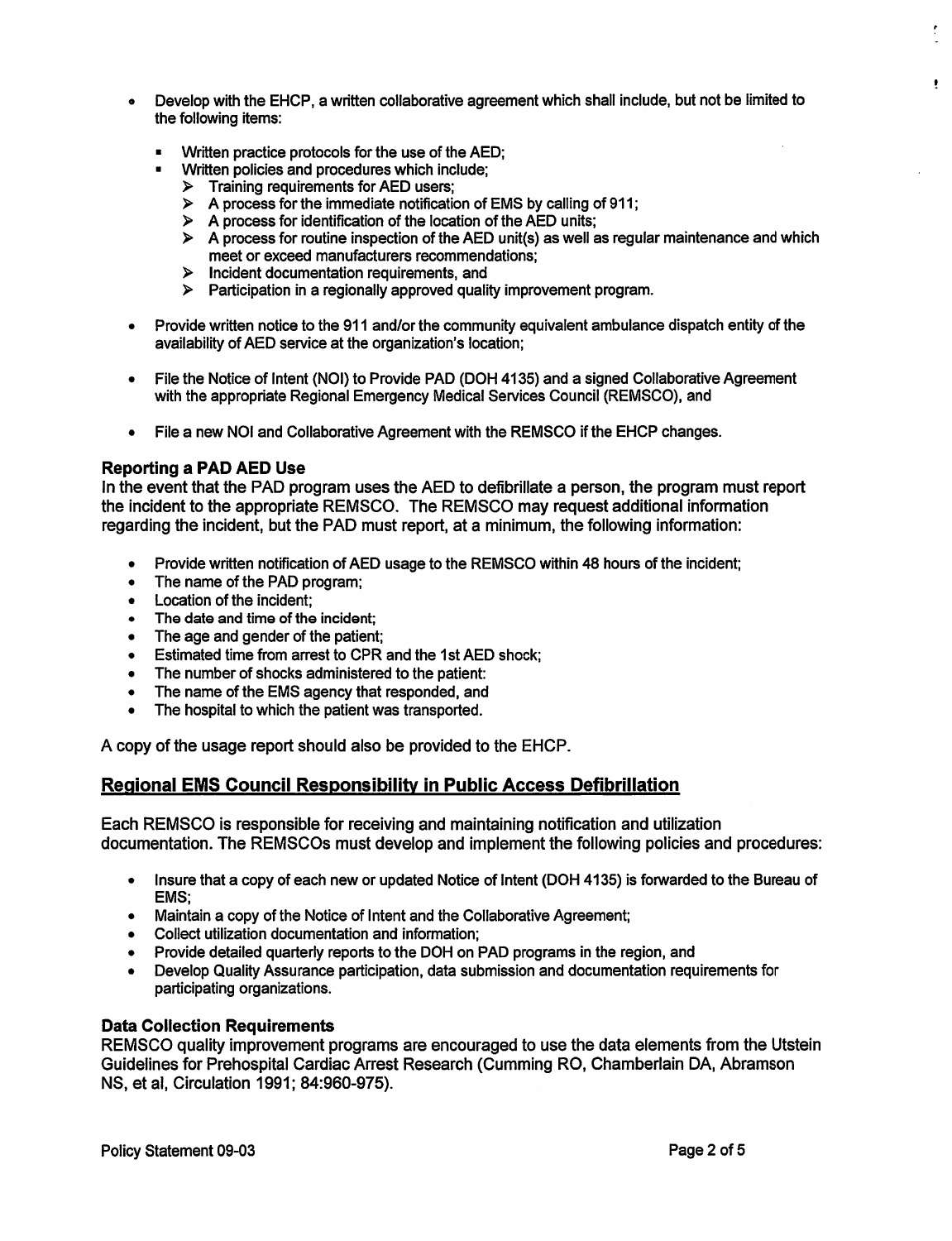The following minimum data set is to be developed and collected as a part of the regional PAD Ql process. A copy of the data set is to be provided by each region to the DOH Bureau of EMS quarterly:

- Name of organization providing PAD;  $\bullet$
- $\bullet$ Date of incident;
- Time of Incident;  $\bullet$
- Patient age;  $\bullet$

 $\mathbf{r}$ 

- Patient gender;  $\bullet$
- Estimated time from arrest to 1st AED shock;  $\bullet$
- Estimated Time from arrest to CPR;
- Number of shocks administered to the patient;  $\bullet$
- Transport ambulance service, and  $\bullet$
- Patient outcome at incident site (remained unresponsive, became responsive, etc).  $\bullet$

# Ambulance and ALS First Response Services

Ambulance or ALSFR services may not participate in PAD programs for emergency response. Certified EMS agencies must apply for authority to equip and utilize AEDs through their local Regional Emergency Medical Advisory Committee (REMAC).

Please note that the Prehospital Care Report (PCR) has a check box for EMS providers to indicate that a patient has been defibrillated prior to EMS arrival by a community or by-stander PAD provider. Documenting this information is required so that the DOH may monitor the effectiveness of these community based programs

## Attachments

- 1. Notice of Intent to Provide Public Access Defibrillation
- 2. Regional EMS Council Listing